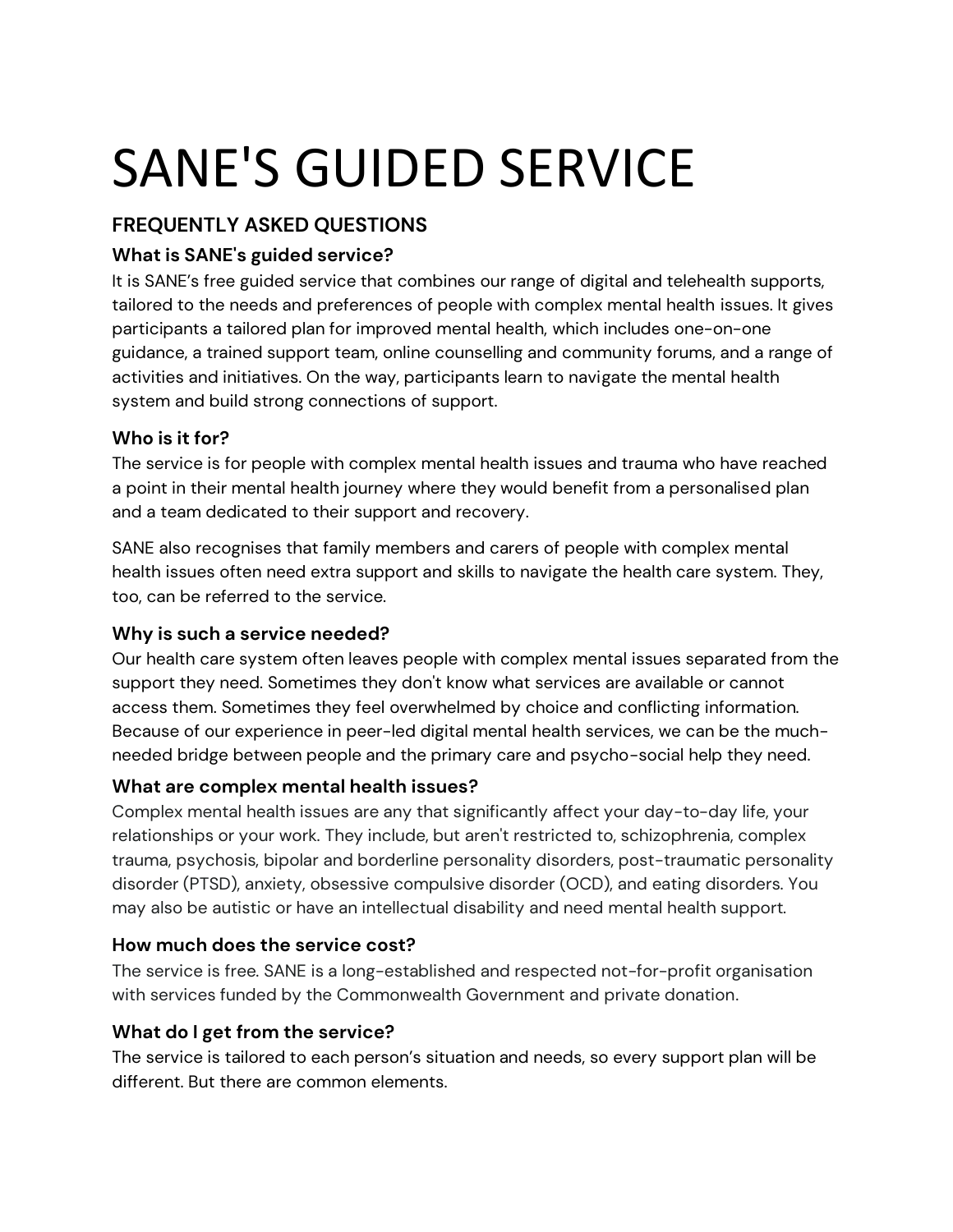You will initially speak to a member of our Welcome Team who will become your Peer Navigator, providing one-on-one practical, technical and emotional support during your time with the service. With their personal experience of complex mental health issues, they can help you formulate a support plan and guide you through each stage.

You will be allocated a professional counsellor who you will meet online or phone for regular counselling sessions.

A participant login will be set up for you on the SANE online portal. The portal is your private mental health and wellbeing space, where you and your team plot your recovery journey. It contains your personal support plan, a calendar of key appointments and events, booking tools for sessions, SANE surveys and the ability to access your personal information. Your Peer Navigator will show you how you can download resources, keep track of your progress and contact your support team.

Throughout your time using the service, you will be supported by your SANE team, consisting of your Welcome Team, your Counsellor and your Peer Navigator.

Online Social and Psychosocial Groups and Moderated Forums on the SANE website provide connection, creativity and information. SANE's community forums are monitored 24-hours-a-day.

Online Events, such as webinars and drop-in group events, will be a regular part of your calendar.

Extra supports and activities may be added as part of your tailored plan, according to your needs and situation.

#### **Will the guided service link with my other health services?**

Yes, this service combines SANE's established mental health services, one-on-one support and your existing mental health network, including your GP and Primary Health Care providers. It provides pathways and transition into a range of community and PHN supports and services.

#### **Will the people in my support team be properly qualified?**

Our Support Teams consist of qualified counsellors and trained peer support workers. Peer support workers also have lived experience of complex mental health issues and have invaluable insights into what you might be going through.

#### **Who will be my counsellor and how much counselling will I receive?**

You will be assigned an appropriately trained counsellor when you start the program, who you will speak to regularly. During your assessment, the frequency of the sessions will be set according to your needs. After six weeks, they will be reviewed and adjusted accordingly.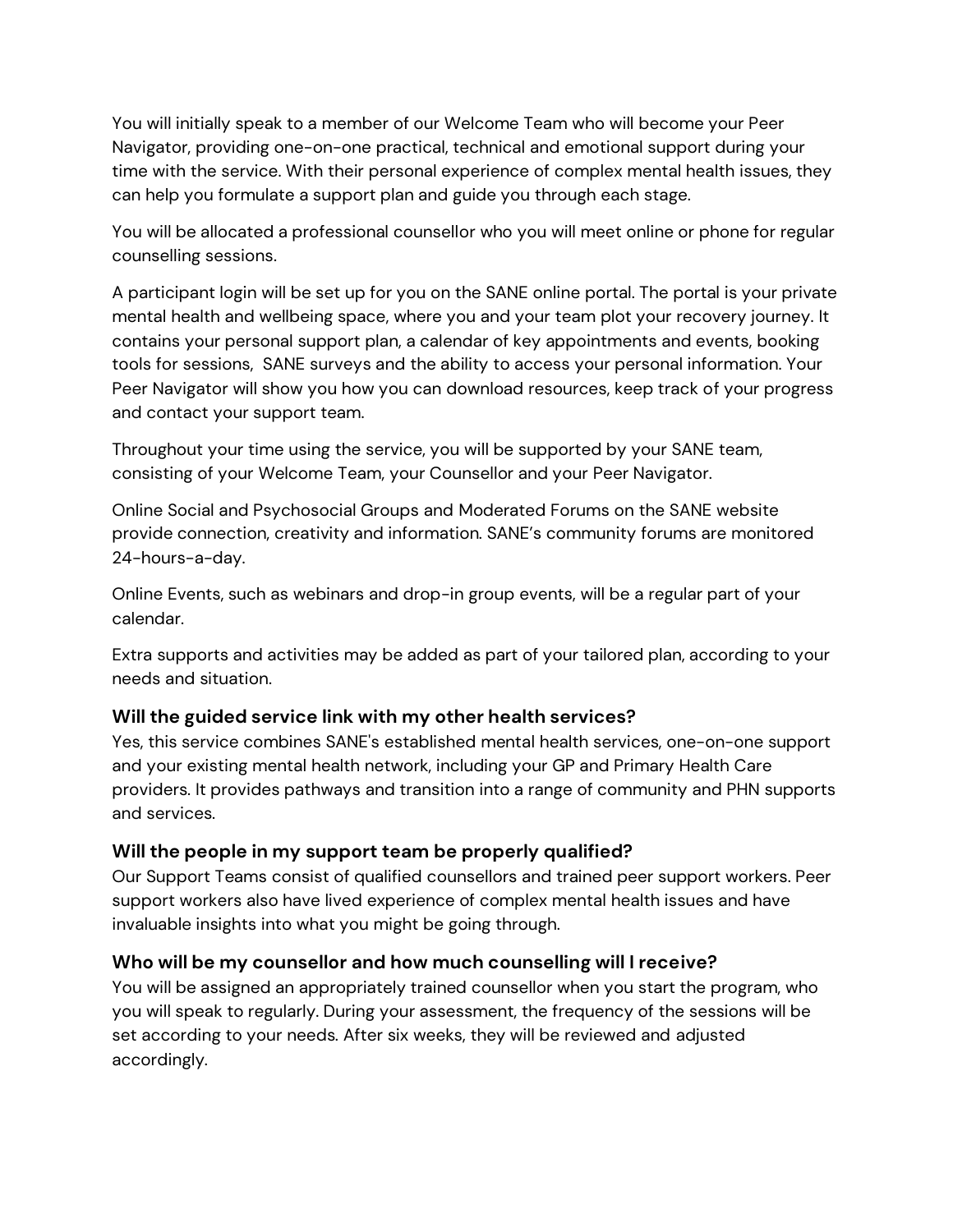#### **Do I have to attend counselling sessions in person?**

No, all sessions will be conducted either by telephone or video call.

#### **What kind of counselling will I get?**

Our counsellors are specifically trained in complex mental health and will collaborate with you to improve your mental wellbeing and achieving the personal goals in your support plan. All our counsellors use a strength-based approach that helps you build connection, personal skills, confidence and self-knowledge. They will only use widely accepted evidence-based counselling techniques, such as cognitive behavioural therapy, motivational interviewing, mindfulness, open dialogue, and acceptance and commitment therapy.

#### **How does the guided service differ from SANE's established services that I can access myself?**

SANE's range of services, including counselling, community forums and chat groups, form a drop-in service designed for self-managing mental health issues. It allows people with complex mental health issues to access the support they need when they need it. The guided service draws on many of the same programs but within a system of one-on-one guidance, a tailored plan and co-ordination with all your other health support.

For many people with complex mental health issues, using our services as they need them is convenient and easy: a counsellor for one-on-one help, a peer-led forum or chat group for social connection, or links to helpful information. You can be anonymous and choose if, when and how you engage with our services. For more information, see sane.org/services

#### **This is a new service; how can I be sure it will be beneficial?**

We created the guided service after extensive consultations with people with complex mental health issues, SANE's experienced counsellors, Peer Ambassadors and peer support workers, and many experts and organisations in the mental health sector. They spoke of the need for a service that filled in the gaps in support, integrating counselling and information services with public health services. With more than 36 years delivering peer-led mental health services, SANE was uniquely placed to join with Primary Health Networks to create a service that gives participants the support and skills to self-manage their mental health.

The service was co-designed with ALIVE – The National Centre for Mental Health Research Translation – to meet the highest standards of care.

All SANE services follow the CHIME framework, which stands for the five optimal components for mental health programs: Connectedness, Hope and optimism, Identity, Meaning and purpose, and Empowerment. Every aspect of the guided service has been created with these attributes in mind.

As we roll out the guided service, SANE will be monitoring its operation, including asking users for their feedback and suggestions. From this, we will be adjusting our practice to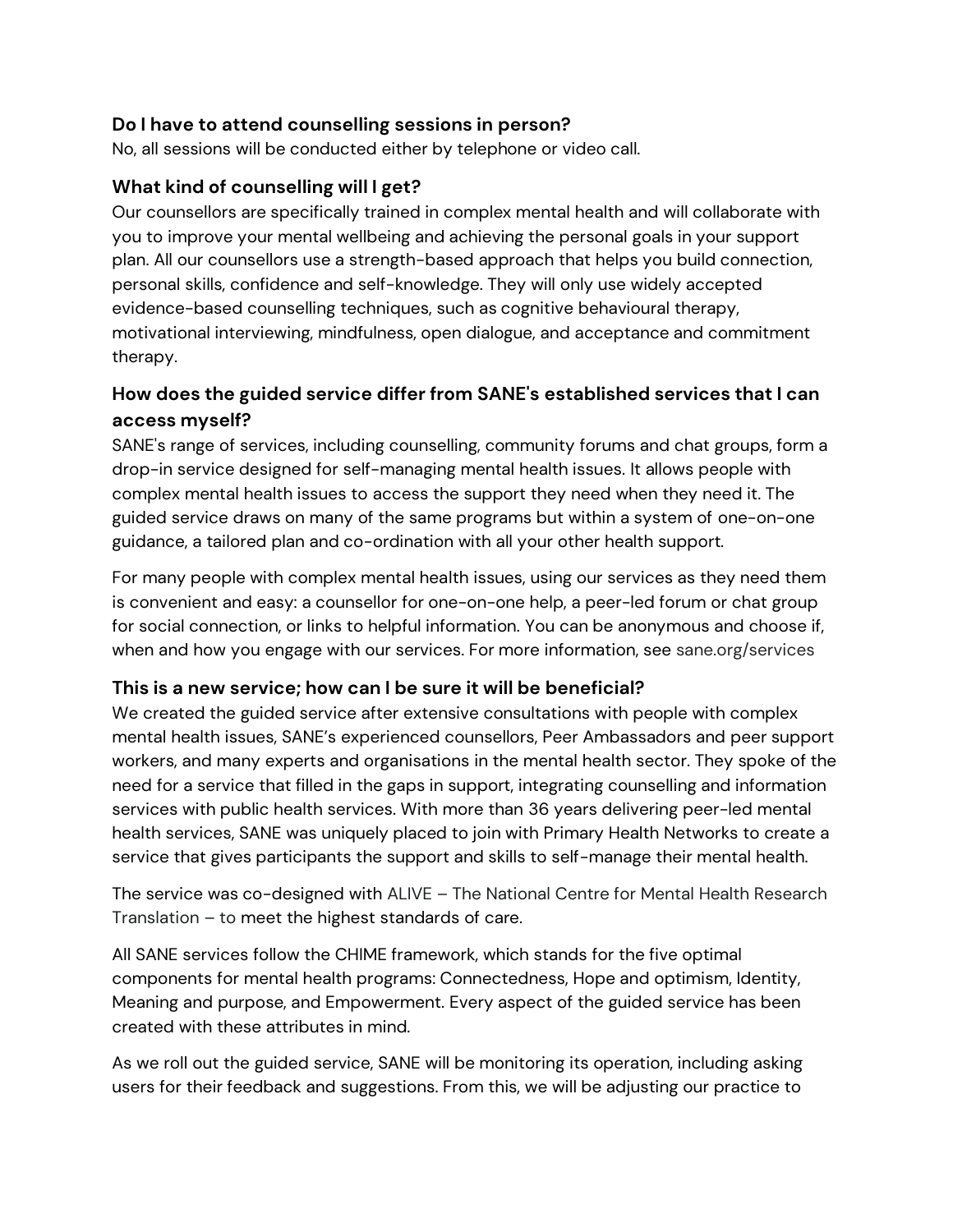create the best service we can. An external team from the University of Queensland will also evaluate its use, benefits and accessibility and report back to SANE.

## **I have been using the SANE's services for a while. Can I be referred to the guided service?**

Yes, if you have casually used SANE's services but have reached a point where you feel the need for more individual and structured management of your mental health issues, you can be referred to the guided service. Or perhaps you feel you are missing opportunities in accessing health services and need to better navigate the system: the guided service can help.

Similarly, after completing your period in the guided service, you can continue to selfmanage your mental health through our range of services.

#### **Is the service available everywhere in Australia?**

No, not yet. This new service will take some time to roll out across Australia as more Primary Health Networks (PHNs) join with SANE. The service began in mid-2022 with five Primary Health Networks:

- North Western Melbourne PHN
- Central Queensland, Wide Bay and Sunshine Coast PHN
- Central and Eastern Sydney PHN
- Brisbane North PHN
- Capital (Canberra) PHN

Other networks will come on board by July 2022, and the website will keep an updated list.

You must be a resident within a participating network to take part in the guided service.

# **ELIGIBILITY AND REFERRAL**

## **How will I know I am eligible?**

If you are over 18 years of age, dealing with complex mental health issues, and resident in a participating PHN, you are eligible for the guided service. However, your referral will be reviewed and, with your collaboration, assessed by our support team to make sure this service is right for you.

# **Do I need to be referred?**

Yes, every person wishing to take part needs to be referred to the guided service, but that includes self-referral. SANE has made the process as simple as filling out an online form. There are no medical certificate requirements or any need to prove anything at all. The referral form asks straightforward questions about you and your circumstances to get the ball rolling.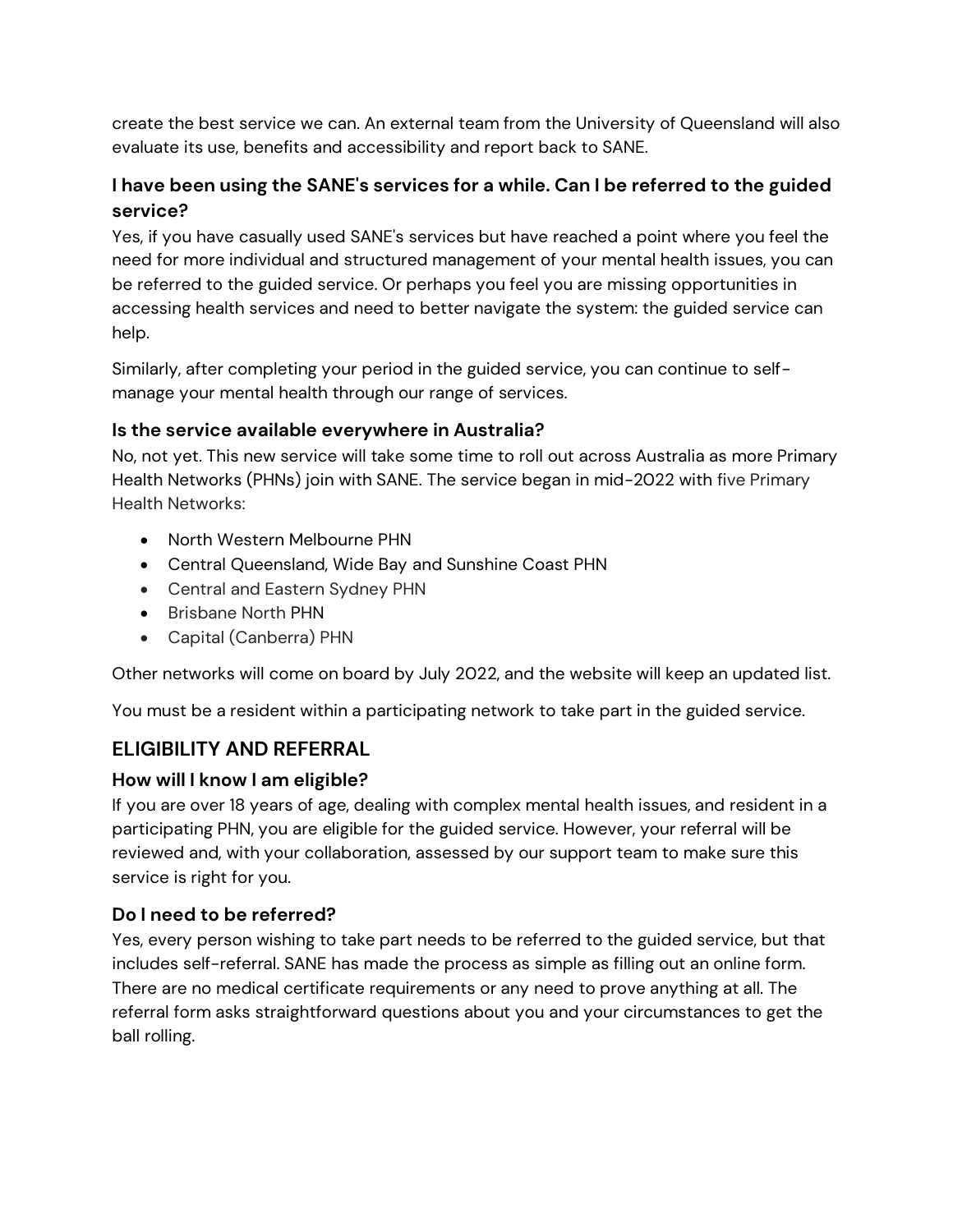#### **Who can refer me?**

You can refer yourself, using the Self-Referral Form. Or, you can be referred by your doctor, an allied health professional, a close family member or carer, or your local Primary Health Network. They need your informed consent to refer you. There is a form they need to complete. Or go to <https://portal.sane.org/s/referral>

#### **After the referral form is submitted, what happens next?**

If you are not over 18 or not located in a participating Primary Health Network area, you will receive an email explaining why we can't support you through this specific service right now, but we will direct you to SANE's other services you can access.

If you are eligible, one of our Welcome Team will call you to discuss your circumstances and needs. Our Welcome Team is made up of trained peer support workers who have experienced many of the issues you are facing. It will be an informal discussion to find out more about your circumstances, particularly about the support you have and the support you need. You can ask them anything about the guided service and what it entails. Only after this discussion will the support worker confer with the Welcome Team to assess your suitability for the guided service.

#### **How will my case be assessed?**

We need to make sure the service is right for you, so the Welcome Team will consider a range of criteria. They will speak with you about your current mental health issues and how they are affecting your life, the level of support you need to manage your situation, whether your current supports are adequate, your access to reliable phones and internet, and your willingness to work with SANE to co-ordinate the best plan for yourself.

## **Why do I need to have a reliable internet or phone connection?**

Reliable communications are crucial to connecting with the guided service, because one of its key features is your own portal on the SANE website that organises all your supports, appointments, meetings and activities. Through the portal you will connect with your mental health team and support workers, join online chats and community forums, receive notifications and attend meetings – all requiring the capacity for phone calls, texts, and internet. Your plan may also incorporate telehealth services. Without a reliable computer or phone connection, the benefits of the service are limited.

## **What will happen if the Welcome Team decides that, although I am eligible, my circumstances are not suitable for the service?**

In that case, the Welcome Team member will call you and direct you to other solutions and options for you. They may include support services in your area or the counselling, community forums and practical information available from SANE.

## **If the Welcome Team decide my case is not suitable, can I be referred again later?**

Yes, of course. If your situation changes, we will assess you again.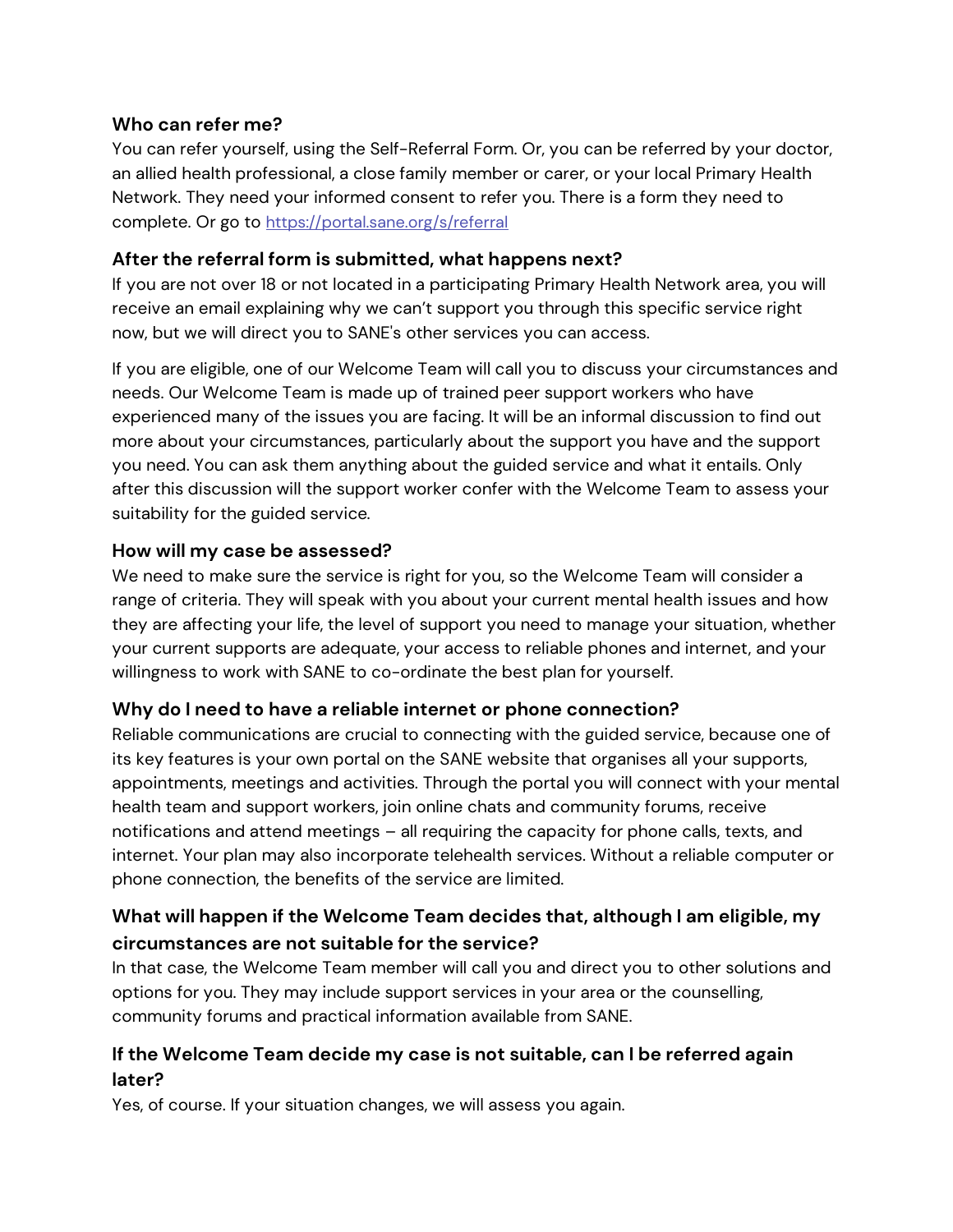# **HEALTH CARE PROFESSIONALS AND PRIMARY CARE WORKERS**

## **I work in mental health care: how do I know if the guided service is suitable for my client?**

At the stage of referral, all you need is a belief they would benefit from a tailored plan and personalised support. But there are categories of people with complex mental health issues for whom we have designed this service:

- People with mental health issues too complex for GP mental health plan management alone.
- People stepping down from hospital into the primary care system.
- People waiting to access psychological support through a Mental Health Treatment Plan.
- People whose complex mental health needs a more nuanced understanding than their current services can provide, particularly in rural and remote areas.
- People who receive National Disability Insurance Scheme (NDIS) support for their disability but not for mental health needs.
- People who have limited formal and community support networks.

# **I am a health worker and one of my clients would benefit greatly from the tailored, one-on-one support of the guided service, but I cannot persuade them to take part. Can I refer them anyway?**

No, the guided service needs the informed consent of participants. However, if you call SANE support (1800 18 7263), our team can tell you about other services your client can use, including those offered by SANE.

# **CARERS AND FAMILY MEMBERS**

# **I am a carer of someone with complex mental health issues. They would find it difficult to manage a program online, can I help them carry out their online plan?**

Yes, if our Welcome Team feels the person you care for will benefit from the service and you can help them manage the plan online. However, you will need their informed consent before referral.

## **I am a carer of someone with complex mental health issues and finding it difficult to cope. I need support. Can I take part in the guided service?**

Yes, if you meet the eligibility criteria, our Welcome Team will discuss your circumstances with you and, if we agree that you will benefit from the service, we will put a support plan in place that is tailored to you as a carer.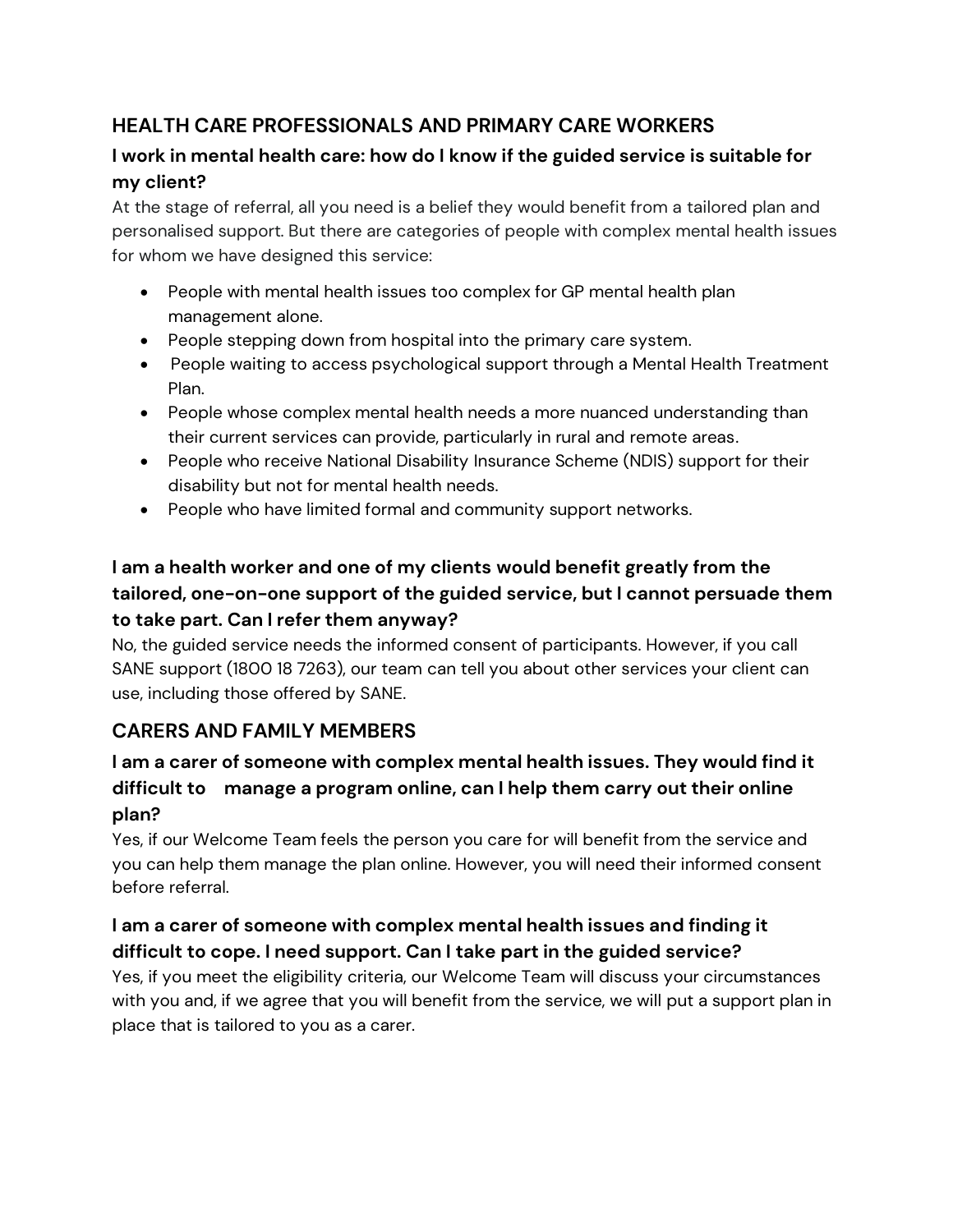# **COMPLETING THE GUIDED SERVICE**

#### **How long does the guided service last?**

It depends on you, your circumstances and your mental health needs. This is a personalised journey, planned out between you and your support team. The average period will be around 12 weeks, but it could be longer or shorter. Throughout that time, your support team will be monitoring how well you are going by asking you questions and listening to you. Adjustments to your personalised plan will be made when needed.

## **Why does the guided service only last for a limited period?**

The guided service is not designed to be permanent, full-time support, nor is it suitable for handling severe mental health crises. Rather, it is designed for you if you would benefit in the medium term from the structure of a tailored plan, supported by a dedicated team, to help you navigate your mental health journey. At the end of the service period, you will be a long way on your recovery path, with the connections, knowledge and skills to self-manage your mental health in the future.

## **Can I leave the guided service before the scheduled period?**

Yes, of course. The program is entirely voluntary. You can leave at any time. You might find you no longer need the program, or it turns out it is not for you. In such a case, your Peer Navigator will help you transition out of the program with all the appropriate supports in place.

## **At the end of my time in the guided service what will I have achieved?**

After those weeks of one-on-one support, you will find yourself a long way on your recovery journey and a support plan that you can take with you to continue working on your goals. You will have learnt how to better manage your mental health and navigate a path through the complex health system. You will have networks of support and know how to access them when you need them. We'll support you in a process of transition to increased self-management of your mental health.

## **What if, at the scheduled end of my guided service, I'm not ready to leave?**

We know leaving the service after weeks of support, connection and structure can be scary, but we will be there to help you transition to a self-managed model. Many of the SANE's supports and activities you have enjoyed will still be there for you to use when you need them. Many of the relationships and connections you've made can be maintained into the future, while the knowledge and skills you have picked up, especially about how to access the help you need when you need it, will always be with you.

However, if you and your support team feel you need some extra time, there is provision to extend your support by a couple of weeks to make transition easier and to put the right supports in place.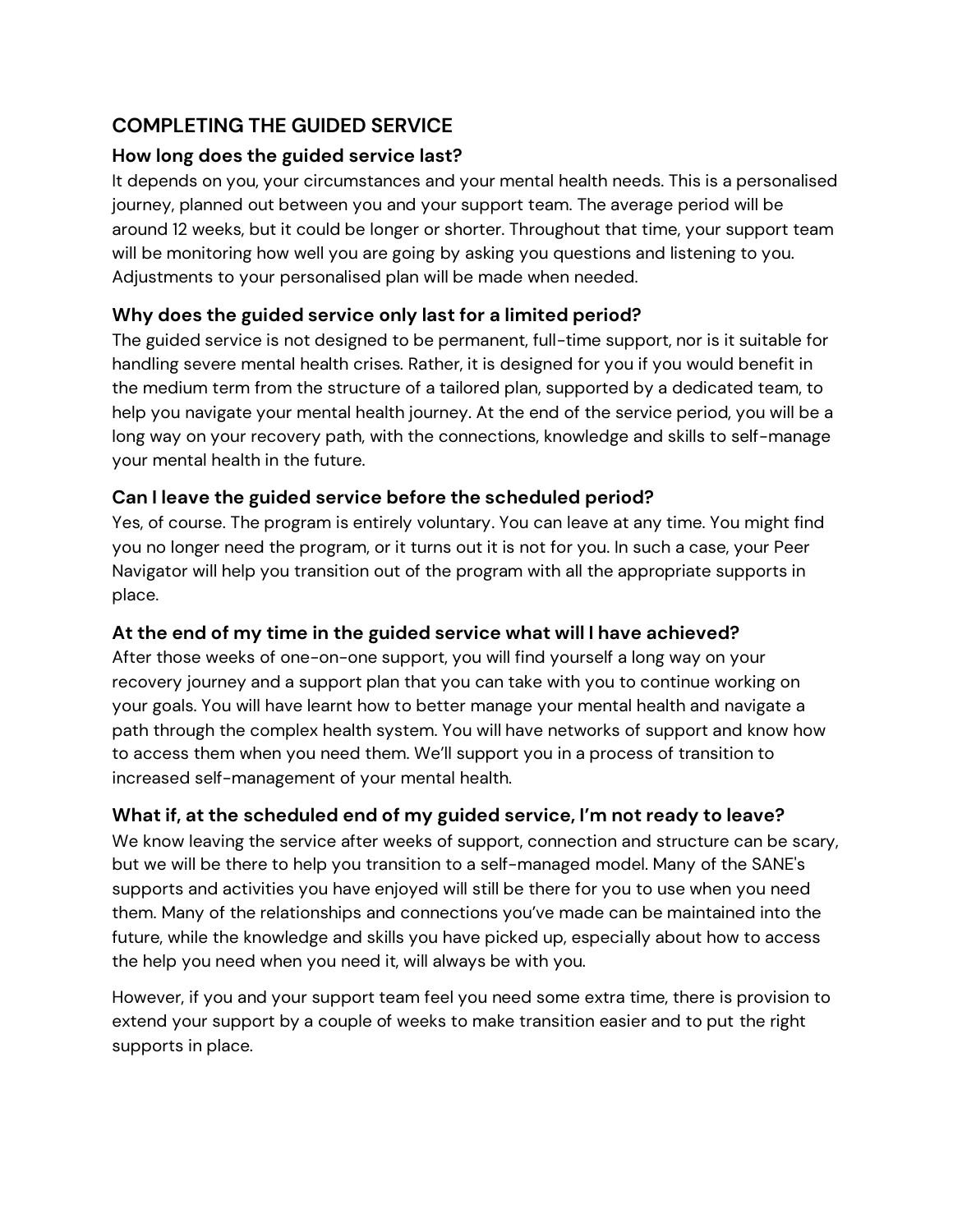#### **Who can I contact for more information about the guided service?**

If you are thinking that the guided service might help you, a family member or someone you care for, you can contact SANE on our phone or email lines **(1800 18 7263; getsupport@sane.org).** There you can connect with one of our team, who can take you through it step by step and answer your questions.

## **PRIVACY CONCERNS**

# **I am worried about filling out online forms and putting personal information on SANE's website. How can I be sure that what I tell you is kept safe and confidential?**

Confidentiality is important to us and keeping your information safe is our priority. We have a strict privacy policy in which all our staff are trained. All personal and identifying information provided to SANE will be kept private and confidential.

On the referral form, we ask only the minimal information we need to begin assessment and create your individual plan. Any information you give us is confidential between you and your support team. All data is kept safe on secure systems and is available to no one outside SANE. Go to our privacy policy: <https://www.sane.org/privacy>

#### **Do you share any information with outside parties?**

Yes, but in extremely limited circumstances. For example, if there is imminent risk of harm to someone, there may be a legal requirement to share information with a government authority, such as a local health authority or police.

And SANE shares service information with our research partners at Australian universities, who are evaluating our services and researching ways to improve them. But this information is of a statistical nature and will not identify you, nor will information you gave our support team in confidence be passed on.

#### **Do you keep my information forever?**

No, after keeping it secure, we will eventually destroy your information in accordance with our data and information management policies. See here: sane.org/data-and-information management

#### **You will assign me a portal on your website. How secure will it be?**

The portal we set up for you is your private health care and wellbeing space, accessible only to you. You will protect it with your own password and control the information on it. We will help you maintain it and will send you alerts, news and other messages, but only you can access it.

## **I still have some questions about the guided service. Who do I speak to?**

Just call SANE on **1800 18 7263** (Monday to Friday, 10am to 10pm) and speak to one of SANE's support team. Or contact us by email through our website (**getsupport@sane.org**). We'll be glad to answer your questions.